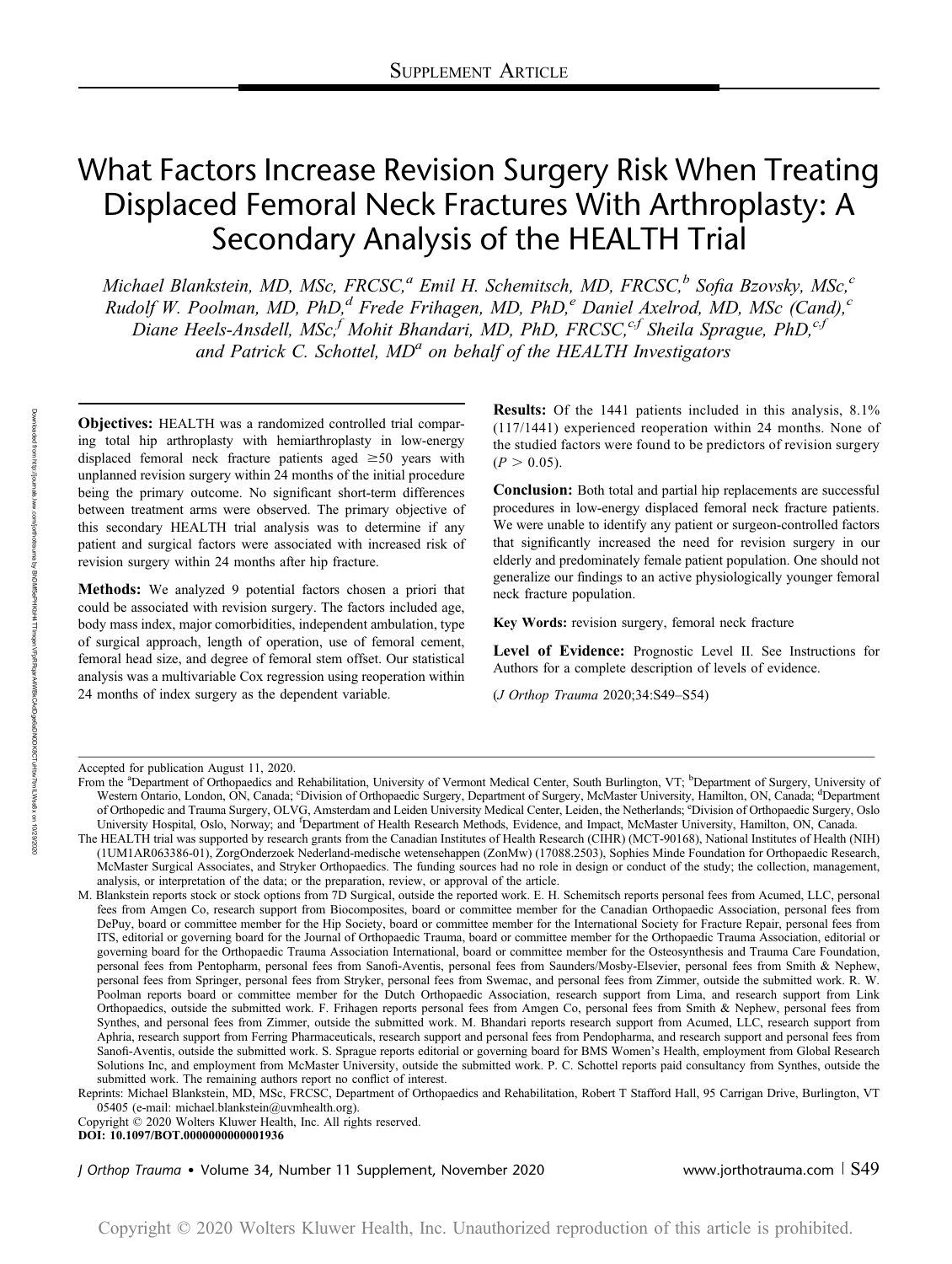# INTRODUCTION

Displaced femoral neck fractures are commonly treated with arthroplasty in the elderly population. Although arthroplasty procedures are associated with a high success rate, it is uncertain whether outcomes are better with total hip arthroplasty (THA) or hemiarthroplasty (HA). Several studies suggest that when treating active, physiologically younger, low-energy femoral neck fracture patients, a total hip replacement can provide a more durable solution with lower long-term revision rates.<sup>1,2</sup> A recent study, the hip fracture evaluation with alternatives of THA versus hemiarthroplasty (HEALTH) trial, attempted to more definitively answer this question. The results demonstrated no significant short-term differences between the 2 arthroplasty treatment groups in patients 50 years of age or older who sustained a lowenergy displaced femoral neck fracture.<sup>3</sup> However, other aspects such as patient and surgical factors were not analyzed to determine risk for revision surgery, and their contributions to clinical outcomes remain an area of active interest.

The purpose of this study was to investigate what patient and surgical factors increase risk of the arthroplasty revision surgery after THA or HA in patients 50 years of age or older who sustained a low-energy displaced femoral neck fracture. This secondary HEALTH trial study was designed to perform a prognostic analysis of baseline patient characteristics and surgical factors associated with revision surgery within 24 months of the index arthroplasty procedure. Identifying factors that are associated with increased revision surgery can assist surgeons with treatment decisions when caring for low-energy femoral neck fracture patients.

# **METHODS**

The HEALTH study randomized patients 50 years of age or older with a displaced femoral neck fracture into surgical treatment with either THA or HA. Surgeons were expected to meet a procedural experience threshold and were allowed to perform their preferred surgical approach to the hip. This included anterior, anterolateral, lateral, or posterolateral/posterior approaches. In addition, surgeons were allowed to choose at their own discretion either a cemented or uncemented femoral stem, the THA femoral head size, and standard or high offset femoral stem.

We performed 2 multivariable Cox regression analyses using the HEALTH primary outcome of reoperation within 24 months of initial surgery as the dependent variable. The number of independent variables and corresponding levels included in the 2 analyses were based on Peduzzi et al<sup>4</sup>'s recommendations, where having fewer than 10 events for each predictor variable can result in overfitted, unstable models. In our first model, 9 potential prognostic factors with 11 parameters were identified a priori that could be associated with revision surgery. Factors were selected based on biological rationale and expert opinion. The studied factors were age (continuous), body mass index (BMI) (continuous), patients limited by major comorbidities (yes vs. no), independent ambulation (yes vs. no), surgical approach (direct anterior vs. posterior/posterolateral vs. anterolateral/lateral), length of operation, use of femoral cement (yes vs. no), femoral head

size (36 mm for THA vs. 28 mm for THA, 32 mm for THA vs. 28 mm for THA, and hemiarthroplasty vs. 28 mm for THA), and degree of femoral stem offset (high vs. standard/reduced). We performed a secondary post-hoc exploratory analysis where we performed the original Cox regression model but with the following changes: (1) the femoral head size variable was recategorized to 36 mm versus 32 mm versus 28 mm and (2) the degree of femoral stem offset variable was replaced with the implant type (THA vs. HA). Results were reported as hazard ratios (HRs) with 95% confidence intervals (CIs). All tests were 2-tailed with alpha = 0.05.

# RESULTS

A total of 1441 patients were studied. THA and HA were performed in 718 and 723 patients, respectively. Table 1 displays patient demographic characteristics comparing the 1324 cases that did not require a revision versus the 117 that required a secondary procedure. The mean age was 79 (SD 8) years, and 70% (1009/1441) were female. Table 2 displays patients' different fracture characteristics. All fractures were displaced, and 95% of the fractures were either subcapital or midcervical. All of the injuries were the result of low-energy trauma.

Approximately two-thirds of the arthroplasty procedures were performed with a cemented femoral stem. The lateral approach was most commonly used in 65.5% of cases, followed by the posterolateral approach (32%). The anterior approach was only used 2.5% of the time. With THA, 32-mm heads were used in a majority of cases (54%), followed by 36 mm heads (29%) and 28-mm heads (17%). High offset femoral stems were only implanted 18% of the time.

After 24 months from the index arthroplasty procedure, 8.1% (117/1441) of patients required revision surgery. Table 3 displays the difference in surgical factors between the 1324 patients who did not require a revision surgery versus the 117 who required a secondary procedure. Tables 4 and 5 display our analysis of predictors for revision surgery. We were unable to identify any patient or surgical factors associated with increased risk of revision surgery at 24 months. Age, BMI, major comorbidities, independent ambulation status, surgical approach, operative time, use of cemented or uncemented femoral components, femoral head size, and femoral stem offset were not found to be predictors of revision surgery ( $P > 0.05$ ).

# **DISCUSSION**

The top 3 reasons for revision surgery in the HEALTH trial were dislocations, soft-tissue procedures, and implant exchanges (reason unspecified). The rate of a secondary procedure was relatively low at 8% in both the THA and HA groups. The results of our secondary analysis did not identify any patient-controlled or surgeon-controlled factors that significantly increased the need for revision surgery. All patient factors, surgical techniques, approaches, and implant types used did not affect these overall reproducible and successful arthroplasty outcomes.

S50 | www.jorthotrauma.com Copyright © 2020 Wolters Kluwer Health, Inc. All rights reserved.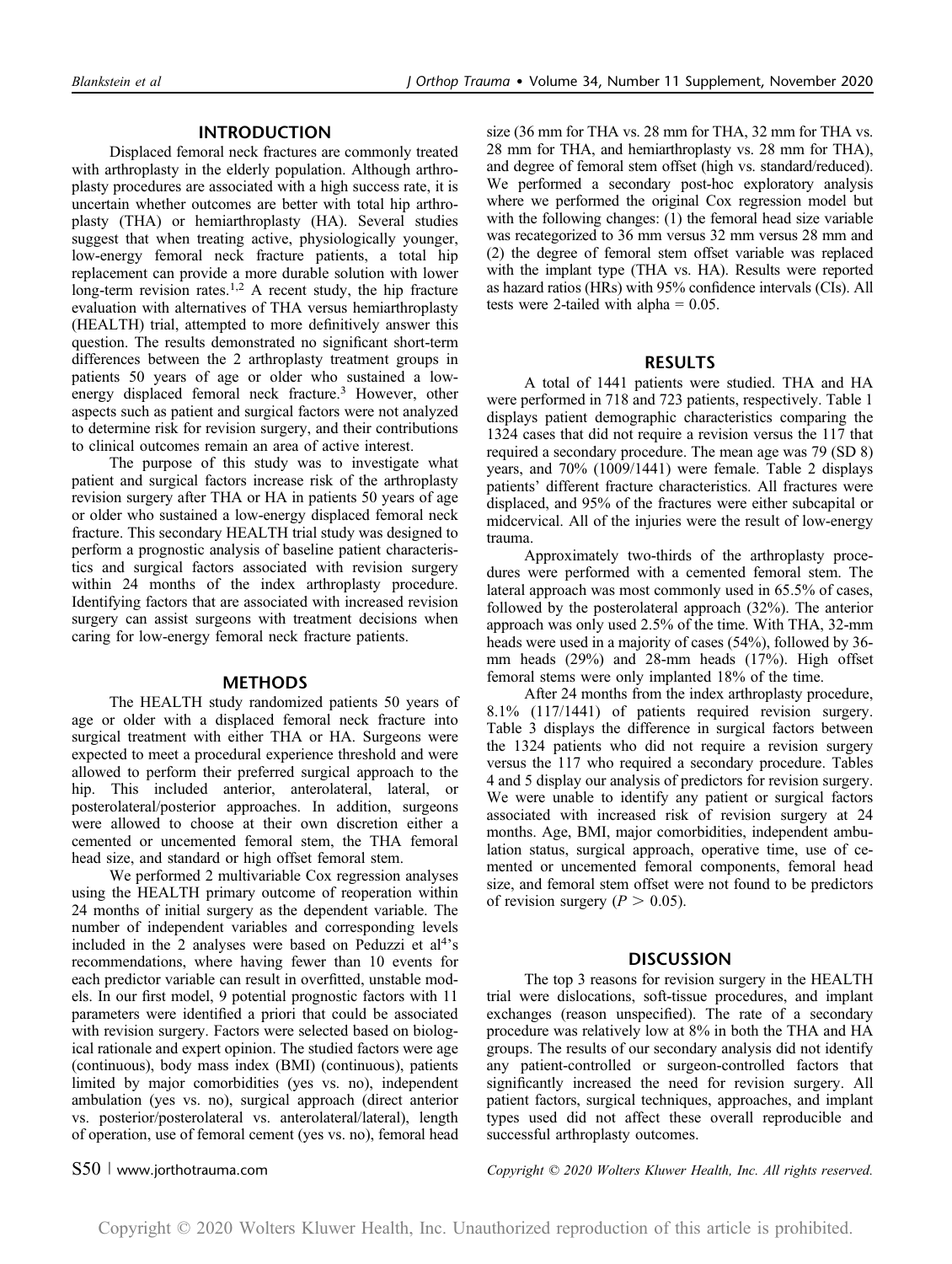### TABLE 1. Patient Demographics

|                                        | <b>No Revision</b><br>Surgery, | <b>Revision</b><br>Surgery, |
|----------------------------------------|--------------------------------|-----------------------------|
|                                        |                                |                             |
| Age, mean (SD)                         | 78.9 (8.5)                     | 78.2 (8.2)                  |
| Sex, $n$ $(\%)$                        | $N = 1323$                     |                             |
| Male                                   | 400 (30.2)                     | 31 (26.5)                   |
| Female                                 | 923 (69.8)                     | 86 (73.5)                   |
| Ethnicity, n (%)                       |                                |                             |
| Indigenous                             | 3(0.2)                         | 0(0.0)                      |
| South Asian                            | 8(0.6)                         | 1(0.9)                      |
| East Asian                             | 13(1.0)                        | 1(0.9)                      |
| Hispanic/Latino                        | 11(0.8)                        | 2(1.7)                      |
| White                                  | 1255 (95.1)                    | 112 (95.7)                  |
| <b>Black</b>                           | 27(2.0)                        | 0(0.0)                      |
| Middle Eastern                         | 3(0.2)                         | 1(0.9)                      |
| BMI ( $kg/m^2$ ), n (%)                | $N = 1285$                     |                             |
| Underweight $(<18.5)$                  | 69 (5.4)                       | 4(3.4)                      |
| Normal weight (18.5-24.9)              | 641 (49.9)                     | 52 (44.4)                   |
| Overweight (25-29.9)                   | 413 (32.1)                     | 47 (40.2)                   |
| Obese (30–39.9)                        | 146 (11.4)                     | 14(12.0)                    |
| Morbidly Obese $(\geq 40)$             | 16(1.2)                        | 0(0.0)                      |
| Prefracture living setting, $n$ $(\%)$ |                                |                             |
| Institutionalized                      | 53 (4.0)                       | 4(3.4)                      |
| Not institutionalized                  | 1271 (96.0)                    | 113 (96.6)                  |
| Prefracture functional status, $n$ (%) |                                |                             |
| Use of Aid                             | 337 (25.5)                     | 32 (27.4)                   |
| Independent Ambulator                  | 987 (74.5)                     | 85 (72.6)                   |
| ASA classification, $n$ $(\%)$         |                                |                             |
| Class I/II                             | 595 (44.9)                     | 57 (48.7)                   |
| Class III/IV/V                         | 729 (55.1)                     | 60(51.3)                    |
| Major comorbidities, $n$ (%)           | $N = 1320$                     |                             |
| Osteopenia                             | 53 $(4.0)$                     | 5(4.3)                      |
| Osteoporosis                           | 208 (15.8)                     | 16(13.7)                    |
| Lung disease                           | 223 (16.9)                     | 26 (22.2)                   |
| Diabetes                               | 257 (19.5)                     | 23(19.7)                    |
| Ulcers or stomach disease              | 110(8.3)                       | 6(5.1)                      |
| Kidney disease                         |                                |                             |
| Anemia or other blood diseases         | 126(9.5)                       | 12(10.3)                    |
|                                        | 97 (7.3)                       | 6(5.1)                      |
| Depression                             | 137 (10.4)                     | 17(14.5)                    |
| Cancer                                 | 134 (10.2)                     | 11 $(9.4)$                  |
| Osteoarthritis, degenerative           | 186 (14.1)                     | 16(13.7)                    |
| Arthritis                              |                                |                             |
| Back pain                              | 122(9.2)                       | 13(11.1)                    |
| Rheumatoid arthritis                   | 32(2.4)                        | 2(1.7)                      |
| Heart disease                          | 460 (34.8)                     | 36(30.8)                    |
| High blood pressure                    | 801 (60.7)                     | 76 (65.0)                   |

ASA, American Society of Anesthesiologists; BMI, body mass index.

Our results revealed that age, BMI, major comorbidities, and independent ambulation were not predictive of revision surgery. As expected, the HEALTH patient population has significant comorbidities as noted in Table 1. The mean age was 79 years and 55% percent of the patients were American Society of Anesthesiologists (ASA) classification III-V. Furthermore, 99% of the HEALTH patients had a BMI

## TABLE 2. Fracture Characteristics

|                                        | <b>No Revision</b> | <b>Revision</b> |  |
|----------------------------------------|--------------------|-----------------|--|
| Variable                               | Surgery            | <b>Surgery</b>  |  |
| Fractured hip, $n$ $(\%)$              | $N = 1324$         | $N = 117$       |  |
| Left                                   | 708 (53.6)         | 64 (54.7)       |  |
| Right                                  | 612 (46.4)         | 53 (45.3)       |  |
| Level of the fracture line, $n$ $(\%)$ | $N = 1320$         |                 |  |
| Subcapital                             | 806 (61.1)         | 84 (71.8)       |  |
| Midcervical                            | 451 (34.2)         | 30(25.6)        |  |
| Basal                                  | 63(4.8)            | 3(2.6)          |  |
| Garden classification, $n$ (%)         | $N = 1320$         |                 |  |
| Garden III (displaced)                 | 574 (43.5)         | 57 (48.7)       |  |
| Garden IV (displaced)                  | 746 (56.5)         | 60 (51.3)       |  |
| Pauwels' classification, n (%)         | $N = 1318$         |                 |  |
| Type I                                 | 106(8.0)           | 11(9.4)         |  |
| Type II                                | 708 (53.7)         | 63 (53.8)       |  |
| Type III                               | 504 (38.2)         | 43 (36.8)       |  |
| Mechanism of injury, $n$ (%)           | $N = 1320$         |                 |  |
| Fall from standing                     | 1283 (97.2)        | 113 (96.6)      |  |
| Spontaneous fracture                   | 27(2.0)            | 3(2.6)          |  |
| Fall from small height                 | 10(0.8)            | 1(0.9)          |  |

 $<$ 30. It is important to appreciate that this hip fracture population is different from many other studies that have evaluated predictors for primary THA revision, which are mostly performed for osteoarthritis and not a femoral neck fracture. In primary THA series in the literature, the patients are generally younger, healthier, and have a higher BMI. Peters et al studied an arthroplasty registry cohort of 218,214 primary THAs performed in patients with osteoarthritis in the Netherlands between 2007 and 2018.<sup>5</sup> In contrast to our results, the authors found higher revision rates at 1 year after primary THA in patients with BMI  $>40$ , ASA scores of III-V, patients older than 75 years of age, and men. At 3 years, high BMI, previous hip surgery, Charnley score C, men, and a high ASA score were independently associated with an increased risk for revision. Most common causes for revisions were infections, dislocations, and periprosthetic fractures. Importantly, only one-third of their patients were older than 75 years or had a BMI  $\leq$ 30, and 13.4% of patients had ASA scores III-IV. This highlights the discrepancy in study participants from our investigation and those studying THA for osteoarthritis.

A recent systematic review and meta-analysis concluded that THA is superior to HA for reoperation rates and quality of life and should be the recommended intervention for displaced femoral neck fractures in younger patients  $(< 80$ ) and in those whose life expectancy is greater than 4 years.<sup>6</sup> Nevertheless, dislocation rates were slightly higher in patients with THA. In the HEALTH study, THA outcomes were only marginally better for quality of life. Dislocation rates, however, were higher in the THA as compared with the HA group (4.7% as opposed to 2.4%). Previous published studies have found that dislocations after primary THA have been linked to extremes of age, BMI > 30, lumbosacral pathology, surgeon experience, and femoral head size. There is conflicting evidence regarding

### Copyright © 2020 Wolters Kluwer Health, Inc. All rights reserved. www.jorthotrauma.com | S51

Copyright © 2020 Wolters Kluwer Health, Inc. Unauthorized reproduction of this article is prohibited.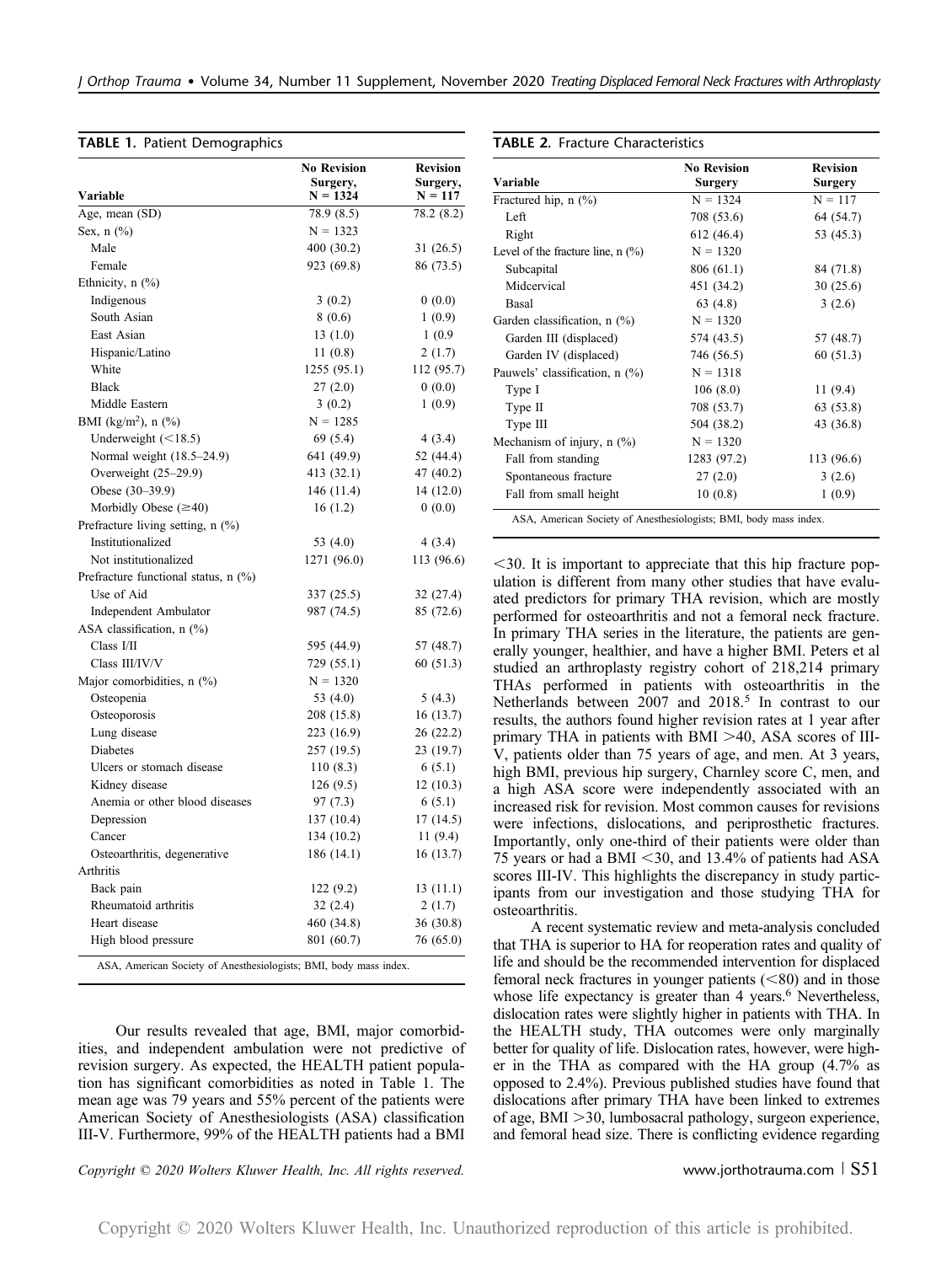# TABLE 3. Surgical Characteristics

|                                                  | <b>No Revision</b> | <b>Revision</b> |
|--------------------------------------------------|--------------------|-----------------|
|                                                  | Surgery,           | Surgery,        |
| Variable                                         | $N = 1324$         | $N = 117$       |
| Implant received, n (%)                          | $N = 1310$         | $N = 116$       |
| Total hip arthroplasty                           | 621 (47.4)         | 57 (49.1)       |
| Monopolar hemiarthroplasty                       | 315(24.0)          | 27(23.3)        |
| Bipolar hemiarthroplasty                         | 374 (28.5)         | 32(27.6)        |
| Time from injury to surgery,<br>mean $(SD)$ (h)  | 52.3(75.3)         | 68.6 (116.0)    |
| Length of procedure,<br>mean (SD) (minutes)      | 86.7 (40.3)        | 88.0 (37.5)     |
| Preoperative traction, $n$ (%)                   | $N = 1319$         | 9(7.7)          |
|                                                  | 100(7.6)           |                 |
| Preoperative thromboprophylaxis, $n$ (%)         | $N = 1317$         | 83 (70.9)       |
|                                                  | 930 (70.6)         |                 |
| Postoperative thromboprophylaxis, $n$ (%)        | $N = 1311$         | 116 (99.1)      |
|                                                  | 1303 (99.4)        |                 |
| Type of Anaesthesia, n (%)                       | $N = 1318$         |                 |
| General                                          | 496 (37.6)         | 39 (33.3)       |
| Regional                                         | 872 (66.2)         | 81 (69.2)       |
| Sedation                                         | 13(1.0)            | 1(0.9)          |
| Neurolept                                        | 14(1.1)            | 2(1.7)          |
| Intraoperative blood loss,<br>mean $(SD)$ $(mL)$ | 292.0 (183.7)      | 305.3 (211.9)   |
| Use of femoral cement, $n$ (%)                   | $N = 1312$         |                 |
| Yes                                              | 839 (63.9)         | 79 (67.5)       |
| N <sub>0</sub>                                   | 473 (36.1)         | 38 (32.5)       |
| Type of surgical approach, $n$ (%)               | $N = 1311$         | $N = 116$       |
| Direct anterior                                  | 33(2.5)            | 3(2.6)          |
| Anterolateral/lateral                            | 869 (66.3)         | 67 (57.8)       |
| Posterior/posterolateral                         | 409 (31.2)         | 46 (57.8)       |
| Femoral head size, n (%)                         | $N = 1290$         | $N = 114$       |
| 28 mm for total hip arthroplasty                 | 104(8.1)           | 11(9.6)         |
| 32 mm for total hip arthroplasty                 | 324(25.1)          | 30(26.3)        |
| 36 mm for total hip arthroplasty                 | 175 (13.6)         | 14 (12.3)       |
| Hemiarthroplasty                                 | 687 (53.3)         | 59 (51.8)       |
| Offset of chosen stem, n (%)                     | $N = 1087$         | $N = 100$       |
| Standard/Reduced                                 | 890 (81.9)         | 88 (88.0)       |
| High                                             | 197 (18.1)         | 12(12.0)        |
| SD, standard deviation.                          |                    |                 |

the effect of neuromuscular disease and surgical approach on THA instability.<sup>7</sup> Interestingly, our results demonstrated that factors often associated with instability such as surgical approach, head size, and femoral stem offset were not associated with an increased rate of secondary revisions.

Surgical approach to the hip continues to be a controversial topic in hip arthroplasty. In the HEALTH study, the lateral approach was most commonly used in 65.5% of cases, followed by the posterolateral approach 32% of the time. Our results did not find surgical approach as a predictor of revision surgery. The Norwegian and Swedish Hip Fracture Registries reviewed 33,205 hip fractures in patients 60 years of age and older who were treated with modular HAs.<sup>8</sup> The posterior approach was shown to increase the risk of reoperation because of dislocations.

**TABLE 4.** Prognostic Factors for Reoperation ( $n = 1,137,98$ Events)

| Variable                                                                    | <b>Hazard Ratio</b><br>$(95\% \text{ CI})$ | P             |
|-----------------------------------------------------------------------------|--------------------------------------------|---------------|
| Age $(10-y$ increase)                                                       | $0.87(0.68 - 1.11)$                        | 0.26          |
| BMI (5-point increase)                                                      | $0.98(0.80-1.21)$                          | 0.87          |
| Patient limited by comorbidities                                            |                                            |               |
| Yes vs. no                                                                  | $1.15(0.75-1.75)$                          | 0.54          |
| Independent ambulation                                                      |                                            |               |
| Yes vs. no (any aid used)                                                   | $1.21(0.73-1.89)$                          | 0.42          |
| Type of surgical approach                                                   |                                            |               |
| Direct anterior vs.<br>posterior/posterolateral                             | $1.05(0.32 - 3.51)$                        |               |
| Anterolateral/lateral vs.<br>posterior/posterolateral                       | $0.77(0.51-1.17)$                          | Overall: 0.24 |
| Length of operation (minutes)                                               | $0.999(0.995-1.01)$                        | 0.99          |
| Use of femoral cement                                                       |                                            |               |
| Yes vs. no                                                                  | $1.11(0.70-1.74)$                          | 0.67          |
| Femoral head size                                                           |                                            | Overall: 0.83 |
| 32 mm for total hip arthroplasty<br>vs. 28 mm for total hip<br>arthroplasty | $0.93(0.44 - 2.01)$                        |               |
| 36 mm for total hip arthroplasty<br>vs. 28 mm for Total hip<br>arthroplasty | $0.78(0.31-1.93)$                          |               |
| Hemiarthroplasty vs. 28 mm<br>for total hip Arthroplasty                    | $0.92(0.45 - 1.87)$                        |               |
| Offset of chosen stem                                                       |                                            |               |
| High vs. standard/reduced                                                   | $1.57(0.87-2.94)$                          | 0.13          |

The direct lateral approach reduced the risk of reoperation after hip fractures treated with HA in patients over 75 years of age. However, a later study of 20,908 patients from the Norwegian Hip Fracture Registry specifically looking at patient-reported outcome measures after HA for femoral neck fractures, found that the posterior approach caused less pain, better ambulation, and better satisfaction and overall quality of life than the lateral approach.9 The risk of reoperation was similar with both approaches. Finally, the muscle sparing direct anterior approach has recently become popular for primary arthroplasty.<sup>10</sup> It has been to shown to be linked to slightly faster functional recovery and improved short-term outcomes.11 Disadvantages with the anterior approach include a trend toward more major complications, particularly femoral component failure $12-14$ , although the posterior approach continues to be associated with higher dislocation rates in both THA and HA.12,15 A systematic review and meta-analysis of the direct anterior approach for HA for femoral neck fracture suggests superior early functional mobility and significantly lower dislocation rates compared with posterior approaches for HA.<sup>16</sup> The influence of surgical approach and/or use of dual mobility components on dislocations when THA is performed for fractures are currently being investigated worldwide.

The femoral head size has been shown to reduce dislocations in THA. This is predominately related to increased head to neck ratio and jump distance. The

S52 | www.jorthotrauma.com Copyright © 2020 Wolters Kluwer Health, Inc. All rights reserved.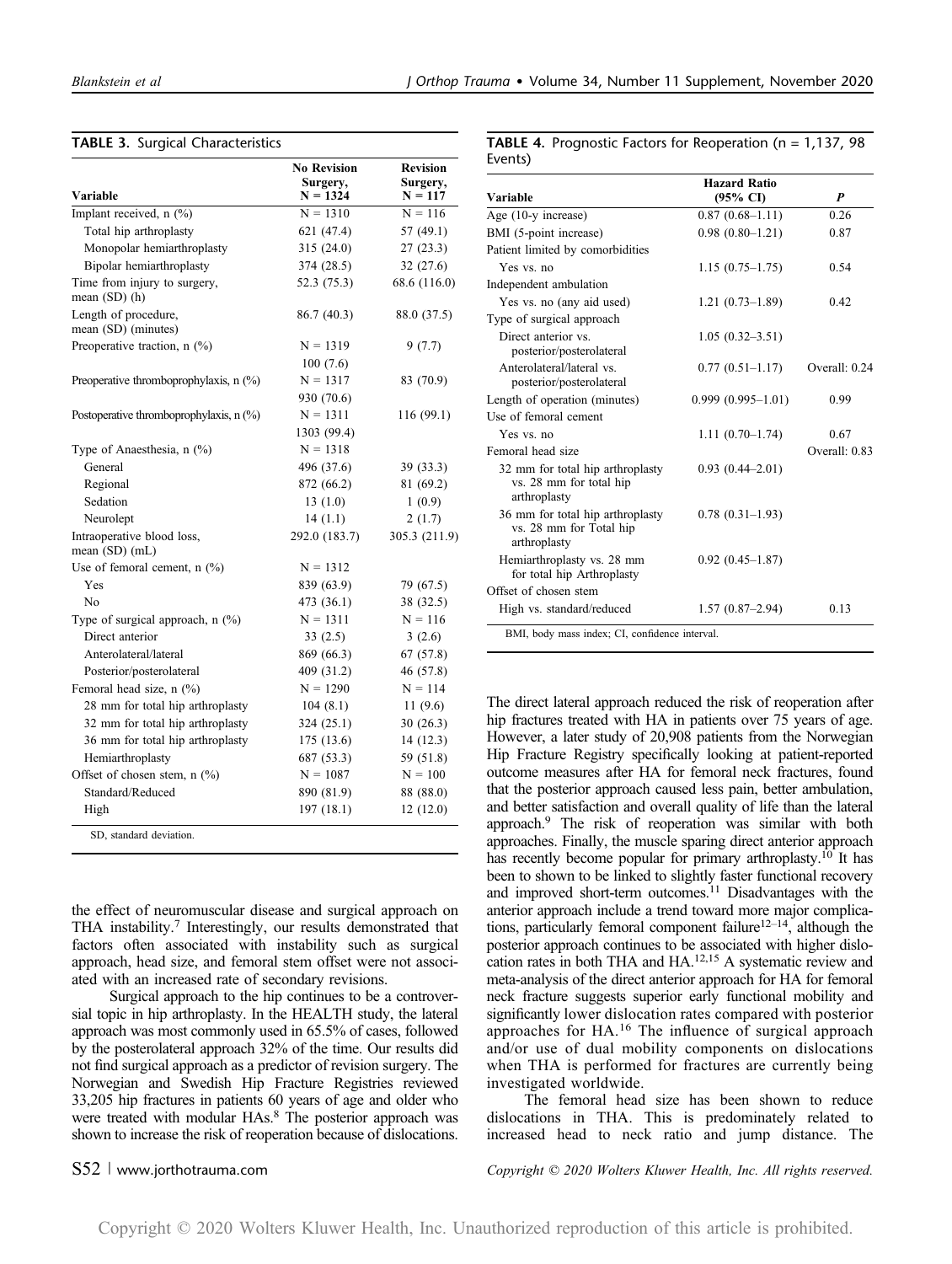|                                                | <b>Hazard Ratio</b>   |               |  |
|------------------------------------------------|-----------------------|---------------|--|
| Variable                                       | $(95\% \text{ CI})$   | P             |  |
| Age (10-y increase)                            | $0.93(0.71 - 1.22)$   | 0.61          |  |
| BMI (5-point increase)                         | $1.07(0.85-1.34)$     | 0.58          |  |
| Patient limited by comorbidities               |                       |               |  |
| Yes vs. no                                     | $1.23(0.76-2.00)$     | 0.41          |  |
| Independent ambulation                         |                       |               |  |
| Yes vs. no (any aid used)                      | $1.31(0.78 - 2.18)$   | 0.31          |  |
| Type of surgical approach                      |                       |               |  |
| Direct anterior                                | $1.18(0.27 - 5.11)$   |               |  |
| vs. posterior/posterolateral                   |                       |               |  |
| Anterolateral/Lateral                          | $0.92(0.57-1.49)$     | Overall: 0.71 |  |
| vs. posterior/posterolateral                   |                       |               |  |
| Length of operation (minutes)                  | $0.996(0.988 - 1.01)$ | 0.34          |  |
| Use of femoral cement                          |                       |               |  |
| Yes vs. no                                     | $1.12(0.68-1.82)$     | 0.66          |  |
| Femoral head size                              |                       |               |  |
| 32 mm vs. 28 mm                                | $0.91(0.53 - 1.55)$   |               |  |
| 36 mm vs. 28 mm                                | $0.72(0.35-1.46)$     | Overall: 0.38 |  |
| Implant type                                   |                       |               |  |
| Total hip arthroplasty<br>vs. hemiarthroplasty | $0.96(1.05-1.67)$     | 0.88          |  |

TABLE 5. Secondary Post-Hoc Exploratory Analysis for Prognostic Factors for Reoperation ( $n = 1,000$ , 79 Events\*)

\*Femoral head sizes in most HA participants were .36 mm. These participants were not assigned any value under the femoral head size category, and when running the model, they were automatically removed. For that the reason, the overall n value and number of events decreased as compared with the first model (Table 4). BMI, body mass index; CI, confidence interval.

dislocation rates in the HEALTH study were 4.7% with THA and 2.4% with HA. In our analysis, the femoral head size did not seem to be associated with the need for revision surgery. This could possibly be due to the fact that 83% of the THA cases used 32 mm and 36 mm heads. An analysis of 166,231 primary THAs performed in the Dutch Arthroplasty Registry, examined the effect of the femoral head size and other surgical factors on revision rates.<sup>17</sup> They reported that for all surgical approaches, 32-mm heads reduced the risk of revision for dislocation compared with small head sizes. They also found that 36 mm heads reduced the risk of revision for dislocation only with the posterolateral approach. With the anterior approach, 36-mm heads increased the risk of revision for other reasons.

The AAOS clinical practice guidelines for the management of hip fractures in the elderly recommend the use of cemented femoral stems when performing an arthroplasty procedure for displaced femoral neck fractures.18 Nearly twothirds of the arthroplasty procedures in our study were performed with a cemented femoral stem. This could account for the relatively low revision rate because of fewer periprosthetic fractures, and it might provide an explanation of why cementless fixation was not predictive of revision surgery. Data from the Dutch Arthroplasty Registry evaluated 30,830 patients with hip fractures who were treated with THA and HA.19 Revision rates at 1 year for HA were 1.6% and 2.4% for THAs. Dislocation was the most common reason for revision in both groups (HA 29% and THA 41%). Based on

observational data, they found that the risk factors for revision in both the THA and HA groups were male sex, age younger than 80 years, posterolateral approach, and uncemented components. The group concluded that when performing arthroplasty for hip fractures, both a posterolateral approach and uncemented femoral stems have higher risks for revision surgery compared with an anterolateral approach and cemented stems. A recent systematic review and meta-analysis of modern stems concluded that cemented stems for HA result in fewer implant related complications with similar mortality rates.<sup>20</sup> Likewise, Grosso et al retrospectively reviewed the results of a consecutive cohort of 686 patients who underwent HA for the treatment of femoral neck fractures at their institution with a minimum of 2-year follow-up. The overall revision rate was low at 5.6%. Relatively higher conversion rates to THA were seen in the younger population and fewer periprosthetic fractures with the use of cemented stems.<sup>21</sup>

Femoral stem offset when used appropriately can influence abductor moment arm, strength, and overall hip function. The leg length and offset dependent soft-tissue tension can in turn affect hip stability. A patient's ideal anatomical offset can only be determined by preoperative templating.<sup>22</sup> In our study, high offset stems were rarely used and were not found to be predictive of revision surgery. A recent study investigated the influence of femoral component offset on revision rates for primary THA in the New Zealand Joint Registry.<sup>23</sup> Both high and low offset femoral component stems, as compared with standard offset, were found to affect the overall all-cause revision rate of cemented stems.

Our study has several limitations. First, it is important to remember that the surgeons in the HEALTH study might differ from the typical trauma or general orthopaedic surgeon. Nearly all participating surgeons (97.8%) met the thresholds for surgical expertise. To enroll patients in the HEALTH study, surgeons had to be comfortable performing HA or THA routinely for hip fractures. Surgeons who regularly perform THA could theoretically be more versatile with press-fit and cemented implants, better at assessing soft-tissue tension and likely have lower dislocation rates because of better component position. This expertise could theoretically decrease the generalizability of our findings. In addition, although nearly 1500 patients were enrolled in the HEALTH study, arthroplasty registries can sometimes be more informative given their larger sample size. Observational data from numerous arthroplasty registries cited throughout this article have often reached different conclusions than those reported in our study. We are unable to definitively explain why our results differ. Registry data can identify trends and outliers, but it does not allow determination of cause and effect relationships. The low revision rate in HEALTH potentially limited our ability to detect any predictive factors for revision surgery. Further studies are needed to definitively determine the true influence of various patient and surgical factors on the need for revision surgery. Finally, the study is limited by the relatively short-term 2-year clinical follow-up. It is possible that particular patient and surgical factors result in a higher revision surgery rate that will only be observed with longer clinical follow-up. Further follow-up is therefore necessary.

Copyright © 2020 Wolters Kluwer Health, Inc. All rights reserved. www.jorthotrauma.com | S53